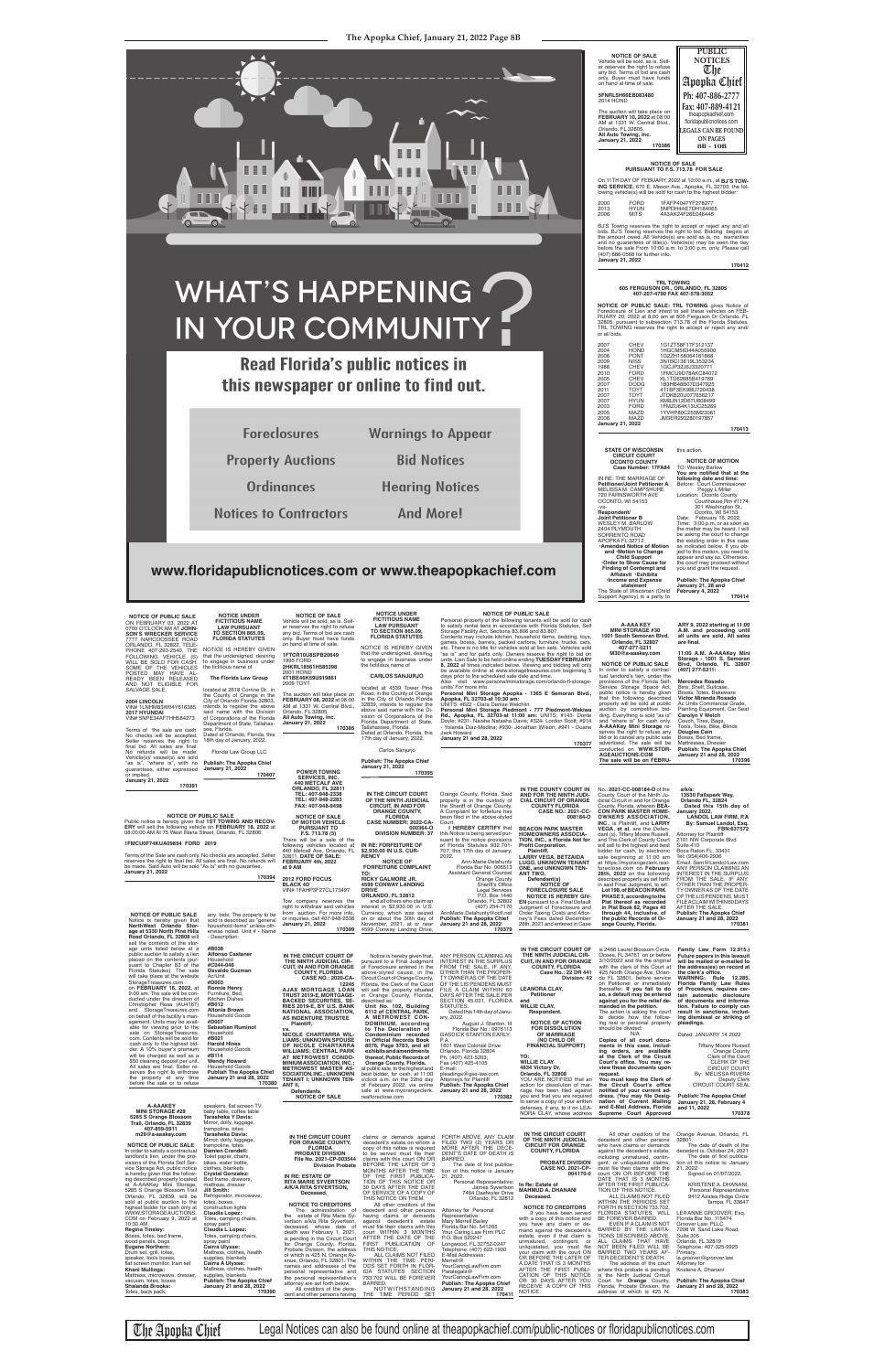**Copyright Notice.** All rights<br>reserved re common-law<br>copyright of trade-name/trade-<br>mark, TERRENCE LA MONT<br>DOWDEL© –as well as any and all derivatives and varia-<br>trade-name/trade-mark<br>trade-name/trade-mark<br>Common Law Copyright ©<br>2021 by Terrence L. Dowdel ©<br>Said common-law trade-name/trade-mark, TER-RENCE LA MONT DOW-DEL©, may neither be used, nor reproduced, neither in whole nor in part, nor in any

tered in the estate of Anita<br>B. Wooster, deceased, File<br>Number 2021-CP-002831-O,<br>hy the Circuit Court for Or-<br>ange County, Florida, Probate<br>Division, the address of which<br>is Clerk's office / Probate,<br>Crange County Courthou

erty, and all of User's rights in assets, land, and personal property, in the sum certain amount of \$1,000,000.00 per each occurrence of use of the common-law-copyrighted trade-name/trade-mark TER-RENCE LA MONT DOW-DEL©, as well as for each and every occurrence of use of any and all derivatives of, and variations in the spelling of, TERRENCE LA MONT DOWDEL© plus costs, plus triple damages; (2) authenti-

PERIODS SET FORTH IN<br>FLORIDA STATUTES SEC-<br>TION 733.702. ALL CLAIMS<br>AND DEMANDS NOT SO<br>BLARED. NOTWITHSTAND-<br>BARRED. NOTWITHSTAND-<br>ING ANY OTHER APPLI-

**Agreement in Event of Un-**<br>**authorized Use:** Payment<br>**Terms: In accordance with fees for unauthorized use of<br><b>TERRENCE LA MONT** DOWDEL© as set forth above,<br>User hereby consents and<br>agrees that User shall pay Se-<br>cured Party all unauthorized-<br>use fees in full within ten (10)<br>days of the date User is sent<br>Secured Party's invoice, here-<br>infert-"Invoic

E-Mail:<br>wjm@mcleodlawfirm.com<br>Secondary E-Mail:<br>sallen@mcleodlawfirm.com<br>**Publish: The Apopka Chief<br>January 14 and 21, 2022**<br>170366

**File No.: 2021-CP-004007-O IN RE: ESTATE OF WILLIAM P. HENKE, NOTICE TO CREDITORS**<br>The administration of<br>the Estate of WILLIAM P. ceased, whose<br>th was Septemdate of death was Septem-<br>ber 20, 2021, is pending in<br>the Circuit Court for Orange<br>County Florida, Probate Divi-<br>sion, the address of which is 425 N. Orange Ave., Suite 355, Orlando, FL 32801. The names and addresses of the personal representative and OR BEFORE THE DATE OF 3<br>MONTHS AFTER THE TIME<br>TION OF THIS NOTICE OR<br>30 DAYS AFTER THE DATE<br>30 DAYS AFTER THE DATE<br>OF SERVICE OF A COPY OF<br>THIS NOTICE ON THEM. All other Creditors of the<br>decedent and other persons<br>having claims or demands<br>against decedent's Estate<br>must file their claims with this<br>Court WITHIN 3 MONTHS AFTER THE DATE OF THE<br>FIRST PUBLICATION OF<br>THIS NOTICE. ALL CLAIMS<br>NOT FILED WITHIN THE<br>TIME PERIODS SET FORTH<br>IN FLORIDA 733.702 WILL<br>BE FOREVER BARRED.<br>NOTWITHSTANDING THE<br>NOTWITHSTANDING THE

Attorney for Personal<br>Representative: Representative: Mandy Pavlakos, Attorney Florida Bar Number: 0017376 142 W. Lakeview Avenue, Suite 2090 Lake Mary, Florida 32746 Telephone: (407)688-1318 Fax: (407) 209-3807 E-mail: Mandy@

**NOTICE OF PUBLIC SALE: TRL TOWING** gives Notice of Foreclosure of Lien and intent to sell these vehicles on FEB-<br>RUARY 13, 2022 at 8:00 am at 605 Ferguson Dr Orlando, FL<br>32805, pursuant to subsection 713.78 of the Florida or all bids.

| <b>CHEV</b><br>2014<br><b>VOLK</b><br>2015<br><b>CHEV</b><br>2016<br><b>FORD</b><br>1996<br><b>FORD</b><br>2004<br>2000<br>LEXS<br><b>January 21, 2022</b>                                                                                                                                                                                                                                                                                                                                                                                                                                                                                                                  | 2G1WB5E3XE1153235<br>1VWAS7A36FC066878<br>3GNCJLSB1GL224487<br>1FALP47V9TF139133<br>1FAFP53U44A128233<br>JT6GF10U9Y0082139<br>170370                                                                                                                                                                                                                                                                                                                                                                                                                                                                                                                                                                                                                                                                                     | personal representative and<br>the personal representative's<br>attorney are set forth below.<br>All Creditors of the de-<br>cedent and other persons                                                                                                                                                                                                                                                                                                                                                                                                                                                                                                                                                                                                               | BE FOREVER BARRED.<br>NOTWITHSTANDING<br><b>THE</b><br>TIME PERIODS SET FORTH<br>ABOVE, ANY CLAIM FILED<br>TWO (2) YEARS OR MORE                                                                                                                                                                                                                                                                                                                                                                                                                                                                                                                                                                                                                                                        | Fax: (407) 209-3807<br>E-mail: Mandy@<br>centralfllaw.com<br>January 14 and 21, 2022<br>170365                                                                                                                                                                                                                                                                                                                                                                                                                                                                                                                                                                    | whole nor in part, nor in any<br>manner whatsoever, without<br>the prior, express, written con-<br>sent and acknowledgment of<br>Terrence L. Dowdel <sup>®</sup> sub-<br>scribed with the red-ink signa-<br>ture of Terrence L. Dowdel©<br>hereinafter "Secured Party."<br>With the intent of being con-                                                                                                                                                                                                                                                                                                                                                                                                                                                                                                                                                                                                                                                                                                                                             | cates this Security Agreement<br>wherein User is debtor and<br>Terrence L. Dowdel <sup>©</sup> is Se-<br>cured Party, and wherein User<br>pledges all of User's assets,<br>land, consumer goods, farm<br>products, inventory, equip-<br>ment, money, investment<br>property, commercial tort                                                                                                                                                                                                                                                                                                                                                                                                                                                                                                                                                                                                                                                                                                                                                                                                   | unauthorized use fees by User<br>within (10) days of date In-<br>voice is sent, User shall be<br>deemed in default and: (a) all<br>of User's property and proper-<br>ty pledged as collateral by<br>User, as set forth above in<br>paragraph "(2)," immediately<br>becomes, i.e. is, property of                                                                                                                                                                                                                                                                                                                                                                                                                                                                                                                                                                                                                                                                                                                                                 |
|-----------------------------------------------------------------------------------------------------------------------------------------------------------------------------------------------------------------------------------------------------------------------------------------------------------------------------------------------------------------------------------------------------------------------------------------------------------------------------------------------------------------------------------------------------------------------------------------------------------------------------------------------------------------------------|--------------------------------------------------------------------------------------------------------------------------------------------------------------------------------------------------------------------------------------------------------------------------------------------------------------------------------------------------------------------------------------------------------------------------------------------------------------------------------------------------------------------------------------------------------------------------------------------------------------------------------------------------------------------------------------------------------------------------------------------------------------------------------------------------------------------------|---------------------------------------------------------------------------------------------------------------------------------------------------------------------------------------------------------------------------------------------------------------------------------------------------------------------------------------------------------------------------------------------------------------------------------------------------------------------------------------------------------------------------------------------------------------------------------------------------------------------------------------------------------------------------------------------------------------------------------------------------------------------|-----------------------------------------------------------------------------------------------------------------------------------------------------------------------------------------------------------------------------------------------------------------------------------------------------------------------------------------------------------------------------------------------------------------------------------------------------------------------------------------------------------------------------------------------------------------------------------------------------------------------------------------------------------------------------------------------------------------------------------------------------------------------------------------|-------------------------------------------------------------------------------------------------------------------------------------------------------------------------------------------------------------------------------------------------------------------------------------------------------------------------------------------------------------------------------------------------------------------------------------------------------------------------------------------------------------------------------------------------------------------------------------------------------------------------------------------------------------------|------------------------------------------------------------------------------------------------------------------------------------------------------------------------------------------------------------------------------------------------------------------------------------------------------------------------------------------------------------------------------------------------------------------------------------------------------------------------------------------------------------------------------------------------------------------------------------------------------------------------------------------------------------------------------------------------------------------------------------------------------------------------------------------------------------------------------------------------------------------------------------------------------------------------------------------------------------------------------------------------------------------------------------------------------|------------------------------------------------------------------------------------------------------------------------------------------------------------------------------------------------------------------------------------------------------------------------------------------------------------------------------------------------------------------------------------------------------------------------------------------------------------------------------------------------------------------------------------------------------------------------------------------------------------------------------------------------------------------------------------------------------------------------------------------------------------------------------------------------------------------------------------------------------------------------------------------------------------------------------------------------------------------------------------------------------------------------------------------------------------------------------------------------|--------------------------------------------------------------------------------------------------------------------------------------------------------------------------------------------------------------------------------------------------------------------------------------------------------------------------------------------------------------------------------------------------------------------------------------------------------------------------------------------------------------------------------------------------------------------------------------------------------------------------------------------------------------------------------------------------------------------------------------------------------------------------------------------------------------------------------------------------------------------------------------------------------------------------------------------------------------------------------------------------------------------------------------------------|
| IN THE CIRCUIT COURT<br>OF THE NINTH JUDICIAL<br><b>CIRCUIT, IN AND FOR</b><br><b>ORANGE COUNTY.</b><br><b>FLORIDA</b><br><b>CASE NUMBER:</b><br>2021-CA-10340-O<br><b>DIVISION NUMBER: 36</b><br>IN RE: FORFEITURE OF<br>\$6,617.00 IN U.S. CUR-<br><b>RENCY</b><br><b>NOTICE OF ACTION</b><br>TO:<br>LAVAR MCNAIR<br>YOU ARE NOTIFIED that<br>an action pursuant to the Florida<br>Contraband Forfeiture Act has<br>been filed by the Orange County<br>Sheriff's Office on the following<br>property in Orange County, FL:<br>\$6,617.00 in U.S. Currency<br>seized on or about the 17th day<br>of September, 2021, at or near                                            | relief demanded in the Petition<br>for Final Judament of Forfeiture.<br><b>REQUESTS FOR AC-</b><br><b>COMMODATIONS BY PER-</b><br>SONS WITH DISABILITIES.<br>If you are a person with<br>disability who needs any<br>accommodation in order to<br>participate in this proceed-<br>ing, you are entitled, at no<br>cost to you, to the provision<br>of certain assistance. Please<br>contact ADA Coordinator,<br>Human Resources, Orange<br>County Courthouse, 425<br>North Orange Avenue, Suite<br>510, Orlando, Florida, (407)<br>836-2303, at least 7 days<br>before your scheduled court<br>appearance, or immediately<br>upon receiving this notifica-<br>tion if the time before the<br>scheduled appearance is less<br>than 7 days; if you are hearing<br>or voice impaired, call 711.<br>DATED this 28 day of De- | IN THE CIRCUIT COURT<br>FOR THE NINTH JUDICIAL<br><b>CIRCUIT IN AND FOR OR-</b><br>ANGE COUNTY, FLORIDA<br><b>CASE NO.: 2021-CP-</b><br>004006-O<br>IN RE: ESTATE OF<br><b>KAREN FARRELL HAGEN.</b><br>Deceased.<br><b>NOTICE TO CREDITORS</b><br>The administration of the<br>estate of Karen Farrell Ha-<br>gen, deceased, whose date<br>of death was August 18, 2021,<br>is pending in the Circuit Court<br>for Orange County, Florida,<br>Probate Division, the address<br>of which is P.O. Box 4994,<br>Orlando, FL 32802-4994. The<br>names and addresses of the<br>personal representative and<br>the personal representative's<br>attorney are set forth below.<br>All creditors of the dece-<br>dent and other persons having<br>claims or demands against | decedent's estate on whom a<br>copy of this notice is required<br>to be served must file their<br>claims with this court ON OR<br>BEFORE THE LATER OF 3<br>MONTHS AFTER THE TIME<br>OF THE FIRST PUBLICA-<br>TION OF THIS NOTICE OR<br>30 DAYS AFTER THE DATE<br>OF SERVICE OF A COPY OF<br>THIS NOTICE ON THEM.<br>All other creditors of the<br>decedent and other persons<br>having claims or demands<br>against decedent's estate<br>must file their claims with this<br>court WITHIN 3 MONTHS<br>AFTER THE DATE OF THE<br>FIRST PUBLICATION OF<br>THIS NOTICE.<br>ALL CLAIMS NOT FILED<br>WITHIN THE TIME PERI-<br>ODS SET FORTH IN FLOR-<br>IDA STATUTES SECTION<br>733.702 WILL BE FOREVER<br><b>BARRED</b><br>NOTWITHSTANDING<br>THE TIME PERIODS SET<br>FORTH ABOVE, ANY CLAIM | FILED TWO (2) YEARS OR<br>MORE AFTER THE DECE-<br>DENT'S DATE OF DEATH IS<br><b>BARRED</b><br>The date of first publica-<br>tion of this notice is January<br>14, 2022.<br>Personal Representative:<br>Noelle Marie-Farrell Williams<br>2460 Forest Club Drive<br>Orlando, FL 32804<br>Attorney for Personal<br>Representative:<br>Dawn Ellis, Esg<br>Florida Bar Number: 091979<br>My Florida Probate, PA<br>Dawn Ellis, Esg., for the firm<br>PO Box 952<br>Floral City, FL 34436-0952<br>(352) 726-5444<br>E-mail Address:<br>Dawn@MyFloridaProbate.<br>com<br><b>Publish: The Apopka Chief</b><br>January 14 and 21, 2022<br>170339                           | tractually bound, any juristic<br>person, as well as the agent of<br>said juristic person, consents<br>and agrees by this Copyright<br>Notice that neither said juristic<br>person, nor the agent of said<br>juristic person, shall display,<br>nor otherwise use in any man-<br>ner, the common-law trade-<br>name/trade-mark TERRENCE<br>LA MONT DOWDEL © nor the<br>common-law copyright de-<br>scribed herein, nor any deriva-<br>tive of, nor any variation in the<br>spelling of, TERRENCE LA<br>MONT DOWDEL © without<br>the prior, express, written con-<br>sent and acknowledgment of<br>Secured Party, subscribed<br>with Secured Party's signature<br>in red ink. Secured Party nei-<br>ther grants, nor implies, nor<br>otherwise gives consent for<br>any unauthorized use of TER-<br>RENCE LA MONT DOWDEL<br>©, and all such unauthorized<br>use is strictly prohibited. Se-<br>cured Party is not now, nor<br>has Secured Party ever been,<br>an accommodation party, nor<br>a surety, for the purported<br>debtor, i.e. "TERRENCE LA | claims, letters of credit, letter-<br>of-credit rights, chattel paper,<br>instruments, deposit accounts,<br>accounts, documents, and<br>general intangibles, and all<br>User's rights in all such fore-<br>going property, now owned<br>and hereafter acquired, now<br>existing and hereafter arising<br>and wherever located, as col-<br>lateral for securing User's con-<br>tractual obligation in favor of<br>Secured Party for User's un-<br>authorized use of Secured<br>Party's common-law-copy-<br>righted property; (3) consents<br>and agrees with Secured Par-<br>ty's filing of a UCC Financing<br>Statement in the UCC filing of-<br>fice, as well as in any county<br>recorder's office, wherein<br>User is debtor and Terrence L.<br>Dowdel <sup>©</sup> is Secured Party; (4)<br>consents and agrees that said<br>UCC Financing Statement de-<br>scribed above in paragraph<br>"(3)" is a continuing financing<br>statement, and further con-<br>sents and agrees with Se-<br>cured Party's filing of any con-<br>tinuation statement necessary<br>for maintaining Secured Par- | Secured Party; (b) Secured<br>Party is appointed User's Au-<br>thorized Representative as set<br>forth above in paragraph "(8)"<br>and (c) User consents and<br>agrees that Secured Party<br>may take possession of, as<br>well as otherwise dispose of in<br>any manner that Secured Par<br>ty, in Secured Party's sole dis-<br>cretion, deems appropriate.<br>including, but not limited by<br>sale at auction, at any time fol-<br>lowing User's default, and<br>without further notice, any and<br>all of User's property and<br>rights in properties, described<br>above in paragraph "(2)," for-<br>merly pledged as collateral by<br>User, now property of Secured<br>Party, in respect of this "Self-<br>executing Contract/Security<br>Agreement in Event of Unau-<br>thorized Use," that Secured<br>Party, again in Secured Par-<br>ty's sole discretion, deems ap-<br>propriate. Terms for Curino<br>Default: Upon event of default<br>as set forth above under "De-<br>fault Terms," irrespective of<br>any and all of User's former |
| South Orange Blossom Trail<br>and Carter Street, Orlando,<br>Orange County, Florida. You<br>are required to serve a copy of<br>your written defenses, if any, to<br>the Assistant General Counsel<br>for the Orange County Sheriff's<br>Office, Legal Services, P.O. Box<br>1440, Orlando, Florida 32802,<br>within 30 days of this publica-<br>tion, and file the original with<br>the Clerk of this Court either<br>before service on Petitioner's<br>attorney or immediately there-<br>after; otherwise a default will<br>be entered against you for the                                                                                                                 | cember, 2021.<br><b>TIFFANY MOORE RUSSELL</b><br>Clerk of the Court<br>BY: Thelma Lasseter<br><b>Deputy Clerk</b><br><b>CIRCUIT COURT SEAL</b><br><b>Civil Division</b><br>425 N. Orange Avenue<br>Room 350<br>Orlando, Florida 32801<br><b>Publish: The Apopka Chief</b><br>December 31, 2021, January<br>7, 14 and 21, 2022<br>170294                                                                                                                                                                                                                                                                                                                                                                                                                                                                                  | IN THE CIRCUIT COURT OF<br>THE NINTH JUDICIAL CIR-<br><b>CUIT IN AND FOR ORANGE</b><br><b>COUNTY, FLORIDA</b><br><b>CASE NO. 2021-CA-</b><br>003903-0<br><b>DIV NO.: 36</b>                                                                                                                                                                                                                                                                                                                                                                                                                                                                                                                                                                                         | County described as:<br><b>COUNT VII</b><br>10 Interests (numbered<br>for administrative pur-<br>poses: I38948 & I38949<br>& 138950 & 138951 &<br>I38952 & I39001 & I39002<br>& 139003 & 139004 &                                                                                                                                                                                                                                                                                                                                                                                                                                                                                                                                                                                       | and best bidder for cash start-<br>ing at the hour of 11:00 a.m.<br>on the 26th of January, 2022<br>online at www.myorangeclerk.<br>realforeclose.com. Any person<br>claiming an interest in the sur-<br>plus from the sale, if any, other<br>than the property owner as                                                                                                                                                                                                                                                                                                                                                                                          | MONT DOWDEL," nor for any<br>derivative of, nor for any varia-<br>tion in the spelling of, said<br>name, nor for any other juristic<br>person, and is so-indemnified<br>and held harmless by debtor,<br>i.e. "TERRENCE LA MONT<br>DOWDEL," in Hold-harmless<br>and Indemnity Agreement No.<br>TD -03111976002-HHIA dated<br>the Twenty Second Day of the<br>Twelfth Month in the Year of<br>Our Lord Two Thousand<br>Twenty One against any and<br>all claims, legal actions, or-                                                                                                                                                                                                                                                                                                                                                                                                                                                                                                                                                                    | ty's perfected security interest<br>in all of User's property and<br>rights in property, pledged as<br>collateral in this Security<br>Agreement and described<br>above in paragraph "(2)," until<br>User's contractual obligation<br>theretofore incurred has been<br>fully satisfied; (5) consents<br>and agrees with Secured Par-<br>ty's filing of any UCC Financ-<br>ing Statement, as described<br>above in paragraphs "(3)" and<br>"(4)," as well as the filing of<br>any Security Agreement, as                                                                                                                                                                                                                                                                                                                                                                                                                                                                                                                                                                                         | property and rights in property,<br>described in paragraph "(2).<br>in the possession of, as well<br>as disposed of by, Secured<br>Party, as authorized above un-<br>der "Default Terms," User may<br>cure User's default only re the<br>remainder of User's said for-<br>mer property and rights in<br>property, formally pledged as<br>collateral that is neither in the<br>possession of, nor otherwise<br>disposed of by, Secured Party<br>within twenty (20) days of date<br>of User's default only by pay-<br>ment in full. Terms of Strict                                                                                                                                                                                                                                                                                                                                                                                                                                                                                                |
| IN THE CIRCUIT COURT OF<br>THE NINTH JUDICIAL CIR-<br><b>CUIT. IN AND FOR ORANGE</b><br><b>COUNTY, FLORIDA</b><br>Case No.: 2021-CA-<br>0116680-O<br>IN RE: Forfeiture<br>of 2005 white Honda Accord                                                                                                                                                                                                                                                                                                                                                                                                                                                                        | plaint against the above ref-<br>erenced property. Any and all<br>claimants to the property listed<br>above, including any and all<br>parties having, or claiming to<br>have, any right, title, or inter-<br>est in the property herein,<br>must file a written response<br>with the Clerk of Court and<br>serve a copy of any respon-                                                                                                                                                                                                                                                                                                                                                                                                                                                                                   | <b>MARRIOTT RESORTS HOS-</b><br>PITALITY CORPORATION,<br>a South Carolina Corpora-<br>tion, Management Agent on<br>behalf of MVC TRUST CON-<br>DOMINIUM ASSOCIATION.<br>INC., a Florida not for profit<br>corporation, and All Owners<br>as Agent,<br>Plaintiff,<br>VS.<br>ARTHUR P. SILVA, et al.,<br>Defendants.<br><b>NOTICE OF SALE AS TO</b>                                                                                                                                                                                                                                                                                                                                                                                                                   | 139005) in the MVC Trust<br>("Trust") evidenced for<br>administrative, assess-<br>ment and ownership<br>purposes by 2500 Points<br>(250 Points for each In-<br>terest), which Trust was<br>created pursuant to and<br>further described in that<br>certain MVC Trust Agree-<br>ment dated March 11,<br>2010, executed by and<br>among First American<br>Trust, FSB, a federal<br>savings bank, solely as<br>trustee of Land Trust No.                                                                                                                                                                                                                                                                                                                                                   | of the date of the lis pendens<br>must file a claim within 60<br>days after the sale. Submitted<br>for publication to The Apopka<br>Chief on this 10th day of Janu-<br>ary, 2022.<br>DATED this 10th day of<br>January, 2022.<br>/s/ Edward M. Fitzgerald<br>EDWARD M. FITZGERALD<br>FLORIDA BAR NO 0010391<br><b>HOLLAND &amp; KNIGHT LLP</b><br>If you are a person with a<br>disability who needs any<br>accommodation in order to<br>participate in this proceed-                                                                                                                                                                                             | ders, warrants, judgments,<br>demands, liability, losses, de-<br>positions, summonses, law-<br>suits, costs, fines, liens, lev-<br>ies, penalties, damages,<br>interests, and expenses what-<br>soever, both absolute and<br>contingent as are due and as<br>might become due, now exist-<br>ing and as might hereafter<br>arise, and as might be suf-<br>fered by, imposed on, and in-<br>curred by Debtor for any and<br>every reason, purpose and<br>cause whatsoever. Self-exe-<br><b>Contract/Security</b><br>cuting                                                                                                                                                                                                                                                                                                                                                                                                                                                                                                                            | described above in paragraph<br>"(2)," in the UCC filing office,<br>as well as in any county re-<br>corder's office; (6) consents<br>and agrees that any and all<br>such filings described in para-<br>graphs "(4)" and "(5)" above<br>are not, and may not be con-<br>sidered, bogus, and that User<br>will not claim that any such fil-<br>ing is bogus; (7) waives all<br>defenses; and (8) appoints<br>Secured Party as Authorized<br>Representative for User, effec-<br>tive upon User's default re<br>User's contractual obligations                                                                                                                                                                                                                                                                                                                                                                                                                                                                                                                                                     | Foreclosure: User's non-pay-<br>ment in full of all unauthorized-<br>use fees itemized in Invoice<br>within said twenty- (20) day<br>period for curing default as set<br>forth above under "Terms for<br>Curing Default" authorizes Se-<br>cured Party's immediate non<br>judicial strict foreclosure on<br>any and all remaining former<br>property and rights in property,<br>formerly pledged as collateral<br>by User, now property of Se-<br>cured Party, which is not in the<br>possession of, nor otherwise<br>disposed of by, Secured Party                                                                                                                                                                                                                                                                                                                                                                                                                                                                                              |
| <b>NOTICE OF</b><br><b>FORFEITURE COMPLAINT</b><br>TO:<br>Corina Reyes, and all other<br>unknown owners:<br>YOU ARE HEREBY NOTI-<br><b>FIED</b> that agents of the Met-<br>ropolitan Bureau of Investiga-<br>tion have seized the following<br>property for violations of the<br>Florida Contraband Forfeiture<br>Act: Property described as a<br>2005 white Honda Accord that<br>was impounded on October<br>29, 2021, from 2617 Noles Ct.,<br>Winter Park, Florida, 32792<br>located in Orange County.<br>Said property is in the custody<br>of the Metropolitan Bureau<br>of Investigation. The Metro-<br>politan Bureau of Investigation<br>has filed a Forfeiture Com- | sive pleading and written de-<br>fenses to Petitioner's attorney TO:<br>Candra Moore, by certified<br>mail, within twenty (20) days<br>after this publishing is posted.<br>Failure to file the responsive<br>pleading and written defenses<br>within 20 days, could result in<br>default being entered and the<br>property forfeited.<br>Dated this 4th day of January,<br>2022.<br>Candra Moore<br>Assistant State Attorney/<br>General Counsel<br>Metropolitan Bureau<br>of Investigation<br>Post Office Box 32802<br>407-836-9701<br>cmoore@sao9.org<br><b>Publish: The Apopka Chief</b><br>January 14 and 21, 2022<br>170341                                                                                                                                                                                         | <b>COUNT VII</b><br><b>FLAVIO SUGIYAMA</b><br>801 BRICKELL KEY BLVD,<br>APT. 3011<br>MIAMI, FLORIDA 33131<br>RITA D. SILVA-SUGIYAMA<br>801 BRICKELL KEY BLVD,<br>APT. 3011<br>MIAMI, FLORIDA 33131<br><b>NOTICE IS HEREBY GIV-</b><br><b>EN</b> that pursuant to the Final<br>Judgment of Foreclosure<br>entered on the Tuesday, De-<br>cember 21, 2021, in the cause<br>pending in the Circuit Court, in<br>and for Orange County, Flori-<br>da, Civil Cause No. 2021-CA-<br>003903-O, the Office of Tif-<br>fany Moore Russell, Orange<br>County Clerk of Court will sell<br>the property situated in said                                                                                                                                                        | 1082-0300-00, (a.k.a MVC<br>Trust), Marriott Owner-<br>ship Resorts, Inc., a Dela-<br>ware corporation, and<br>MVC Trust Owners As-<br>sociation, Inc., a Florida<br>corporation not-for-profit,<br>as such agreement may<br>be amended and supple-<br>mented from time to time<br>("Trust Agreement"), a<br>memorandum of which<br>is recorded in Official Re-<br>cords Book 10015, page<br>4176, Public Records of<br>Orange County, Florida<br>("Trust Memorandum").<br>The Interests shall have a<br>Use Year Commencement<br>Date of July 1, 2015 (sub-<br>ject to Section 3.5 of the<br>Trust Agreement).<br>at Public sale to the highest                                                                                                                                        | ing, you are entitled, at no<br>cost to you, to the provision<br>of certain assistance. Please<br>contact ADA Coordinator,<br>Human Resources, Orange<br>County, Courthouse, at<br>425 North Orange Avenue,<br>Suite #510, Orlando, Florida<br>32801; Telephone (407) 836-<br>2303, at least 7 days before<br>your scheduled court ap-<br>pearance, or immediately<br>upon receiving this notifi-<br>cation if the time before the<br>scheduled appearance is<br>less than 7 days; if you are<br>hearing or voice impaired,<br>call 711.<br>OUR FILE #129710.0044<br><b>MRHC #ORANGE</b><br><b>Publish: The Apopka Chief</b><br>January 14 and 21, 2022<br>170347 | Agreement in Event of Un-<br><b>authorized Use:</b> By this<br>Copyright Notice, both the ju-<br>ristic person and the agent of<br>said juristic person, hereinaf-<br>ter jointly and severally "User,"<br>consent and agree that any<br>use of TERRENCE LA MONT<br>DOWDEL <sup>®</sup> other than the au-<br>thorized use as set forth<br>above constitutes unauthor-<br>ized use, counterfeiting, of<br>Secured Party's common-law<br>copyrighted property, contrac-<br>tually binds User, renders this<br>Copyright Notice a Security<br>Agreement wherein User is<br>debtor and Terrence L.<br>Dowdel <sup>©</sup> is Secured Party,<br>and signifies that User: (1)<br>grants Secured Party a secu-<br>rity interest in all of User's as-<br>sets, land, and personal prop-                                                                                                                                                                                                                                                                     | in favor of Secured Party as<br>set forth below under "Pay-<br>ment Terms" and "Default<br>Terms," granting Secured Par-<br>ty full authorization and power<br>for engaging in any and all ac-<br>tions on behalf of User includ-<br>ing, but not limited by, authen-<br>tication of a record on behalf<br>of User, as Secured Party, in<br>Secured Party's sole discre-<br>tion, deems appropriate, and<br>User further consents and<br>agrees that this appointment<br>of Secured Party as Autho-<br>rized Representative for User,<br>effective upon User's default,<br>is irrevocable and coupled<br>with a security interest. User<br>further consents and agrees<br>with all of the following ad-<br>ditional terms of Self-exe-<br><b>Contract/Security</b><br>cuting                                                                                                                                                                                                                                                                                                                   | upon expiration of said twenty-<br>(20) day default-curing period.<br>Ownership subject to com-<br>mon-law copyright and UCC<br>Financing Statement and Se-<br>curity Agreement filed with the<br>UCC filing office. Record<br>Owner: Terrence L. Dowdel©<br>Autograph Common Law<br>Copyright © 2021. Unauthor-<br>ized use of "Terrence L.<br>Dowdel" incurs same unau-<br>thorized-use fees as those as-<br>sociated with TERRENCE LA<br>MONT DOWDEL <sup>®</sup> , as set<br>forth above in paragraph "(1)"<br>under "Self-executing Con-<br>tract/Security Agreement in<br>Event of Unauthorized Use."<br><b>Publish: The Apopka Chief</b><br>January 7, 14, 21 and 28,<br>2022<br>170327                                                                                                                                                                                                                                                                                                                                                   |

The Apopka Chief Legal Notices can also be found online at theapopkachief.com/public-notices or floridapublicnotices.com

Thomas W. Henke 1800 Temple Drive Winter Park, FL 32789 Deborah H. Starost 7200 West St. Andrews Avenue YorkTown, Indiana 47396 the decedent's date of death

| <b>NUTIVE OF FUDLIC SALE</b>                                     |                           |
|------------------------------------------------------------------|---------------------------|
| MFSI Towing & Recovery, LLC gives notice that on 02/14/2022      | IN THE CIRCUIT COURT OF   |
| at 08:30 AM the following vehicles(s) may be sold by public sale | THE NINTH JUDICIAL        |
| at 3274 OVERLAND ROAD APOPKA, FL 32703 to satisfy the            | <b>CIRCUIT IN AND FOR</b> |
| lien for the amount owed on each vehicle for any recovery, tow-  | <b>ORANGE COUNTY.</b>     |
| ing, or storage services charges and administrative fees allowed | <b>FLORIDA</b>            |
| pursuant to Florida statute 713.78.                              | <b>PROBATE DIVISION</b>   |

| 1G1ZA5E05AF106655<br>January 21, 2022 | 2010              | <b>CHEV</b>                         |        | <b>File No.: 202</b>                                           |  |
|---------------------------------------|-------------------|-------------------------------------|--------|----------------------------------------------------------------|--|
|                                       |                   |                                     | 170374 | <b>IN RE: ESTAT</b>                                            |  |
|                                       |                   |                                     |        | <b>WILLIAM P.H</b><br>Deceased.                                |  |
|                                       | <b>TRL TOWING</b> | 605 FERGUSON DR., ORLANDO, FL 32805 |        | <b>NOTICE TO</b><br>ad<br>The<br>the Estate o<br>HENKE.<br>dec |  |
|                                       |                   | 407-207-4790 FAX 407-578-3052       |        | date of death<br>$\overline{a}$                                |  |

> having claims or demands<br>against decedent's Estate on<br>whom a copy of this notice is<br>required to be served must file their claims with this Court ON<br>OR BEFORE THE DATE OF 3 AFTER THE DECEDENT'S<br>TIME OF DEATH IS BARRED.<br>The date of first publica-<br>tion of this Notice is January 14, 2022. Personal Representative:

|                                                                                                                                                                                                                                                                                                                                                                                                                                                                               | <b>The Apopka Chief</b><br><b>Public Notices</b><br><b>Public Notices 8B - 10B</b>                                                                                                                                                                                                                                                                                                                                                                                                                                                                                                                                                                                                                                                     |                                                                                                                                                                                                                                                                                                                                                                                                                                                                                                                                                                                                                                                                                                                                                                                                                                             |                                                                                                                                                                                                                                                                                                                                                                                                                                                                                                                                                                                                                                                                                                                                                                                                                                                                                                                             |                                                                                                                                                                                                                                                                                                                                                                                                                                                                                                                                                                                                                                                                                                                                                                                                                                                                                                                  | IN THE CIRCUIT COURT<br><b>FOR ORANGE COUNTY,</b><br><b>FLORIDA</b><br>PROBATE DIVISION<br>File No. 2021 CP 3968<br>Division<br>IN RE: ESTATE OF<br><b>SHIRLEY W. LINN.</b><br>Deceased.<br><b>NOTICE TO CREDITORS</b><br>The administration of the                                                                                                                                                                                                                                                                             | decedent's estate on whom a<br>copy of this notice is required<br>to be served must file their<br>claims with this court ON OR<br>BEFORE THE LATER OF 3<br>MONTHS AFTER THE TIME<br>OF THE FIRST PUBLICA-<br>TION OF THIS NOTICE OR<br>30 DAYS AFTER THE DATE<br>OF SERVICE OF A COPY OF<br>THIS NOTICE ON THEM.<br>All other creditors of the<br>decedent and other persons<br>having claims or demands                                                                                                                                                                                                            | FILED TWO (2) YEARS OR<br>MORE AFTER THE DECE-<br>DENT'S DATE OF DEATH IS<br>BARRED.<br>The date of first publica-<br>tion of this notice is January<br>14, 2022.<br>Personal Representative:<br>Lori Cree<br>383 Emerson Plaza.<br>Apartment 312<br>Altamonte Springs,<br>Florida 32701                                                                                                                                                                                                                                                                                   |
|-------------------------------------------------------------------------------------------------------------------------------------------------------------------------------------------------------------------------------------------------------------------------------------------------------------------------------------------------------------------------------------------------------------------------------------------------------------------------------|----------------------------------------------------------------------------------------------------------------------------------------------------------------------------------------------------------------------------------------------------------------------------------------------------------------------------------------------------------------------------------------------------------------------------------------------------------------------------------------------------------------------------------------------------------------------------------------------------------------------------------------------------------------------------------------------------------------------------------------|---------------------------------------------------------------------------------------------------------------------------------------------------------------------------------------------------------------------------------------------------------------------------------------------------------------------------------------------------------------------------------------------------------------------------------------------------------------------------------------------------------------------------------------------------------------------------------------------------------------------------------------------------------------------------------------------------------------------------------------------------------------------------------------------------------------------------------------------|-----------------------------------------------------------------------------------------------------------------------------------------------------------------------------------------------------------------------------------------------------------------------------------------------------------------------------------------------------------------------------------------------------------------------------------------------------------------------------------------------------------------------------------------------------------------------------------------------------------------------------------------------------------------------------------------------------------------------------------------------------------------------------------------------------------------------------------------------------------------------------------------------------------------------------|------------------------------------------------------------------------------------------------------------------------------------------------------------------------------------------------------------------------------------------------------------------------------------------------------------------------------------------------------------------------------------------------------------------------------------------------------------------------------------------------------------------------------------------------------------------------------------------------------------------------------------------------------------------------------------------------------------------------------------------------------------------------------------------------------------------------------------------------------------------------------------------------------------------|---------------------------------------------------------------------------------------------------------------------------------------------------------------------------------------------------------------------------------------------------------------------------------------------------------------------------------------------------------------------------------------------------------------------------------------------------------------------------------------------------------------------------------|---------------------------------------------------------------------------------------------------------------------------------------------------------------------------------------------------------------------------------------------------------------------------------------------------------------------------------------------------------------------------------------------------------------------------------------------------------------------------------------------------------------------------------------------------------------------------------------------------------------------|----------------------------------------------------------------------------------------------------------------------------------------------------------------------------------------------------------------------------------------------------------------------------------------------------------------------------------------------------------------------------------------------------------------------------------------------------------------------------------------------------------------------------------------------------------------------------|
| <b>NOTICE UNDER</b><br><b>FICTITIOUS NAME</b><br><b>LAW PURSUANT</b><br><b>TO SECTION 865.09,</b><br><b>FLORIDA STATUTES</b><br>NOTICE IS HEREBY GIVEN<br>that the undersigned, desiring<br>to engage in business under<br>the fictitious name of<br><b>Rolling Session</b><br><b>Clothing &amp; Custom</b><br>located at 2076 Lacey Oak Dr,<br>in the County of Orange in the                                                                                                | <b>NOTICE UNDER</b><br><b>FICTITIOUS NAME</b><br><b>LAW PURSUANT</b><br><b>TO SECTION 865.09.</b><br><b>FLORIDA STATUTES</b><br>NOTICE IS HEREBY GIVEN<br>that the undersigned, desiring<br>to engage in business under<br>the fictitious name of<br>Tous Les Jours :<br>located at 1230 W Fairbanks<br>Ave: Orange County in the                                                                                                                                                                                                                                                                                                                                                                                                      | IN THE CIRCUIT COURT OF<br>THE NINTH JUDICIAL CIR-<br><b>CUIT, IN AND FOR ORANGE</b><br><b>COUNTY, FLORIDA</b><br><b>FAMILY DIVISION</b><br>Case No.: 2021-DR-7229-O<br>Section:<br><b>DEBORAH CRUZ,</b><br>Petitioner,<br>And<br><b>WILLIAM EDWARD</b><br>O'FARRELL<br>Respondent.<br><b>AMENDED</b>                                                                                                                                                                                                                                                                                                                                                                                                                                                                                                                                       | against you. You are required<br>to serve a copy of your written<br>defenses, if any, to this action<br>on Edna Morales-Rodriguez,<br>Esq., of MORALES-RODRI-<br>GUEZ, P.A., Petitioner's at-<br>torney, whose address is 901<br>East 2nd Avenue, Office Unit<br>1, Hialeah, Florida 33010, on<br>or before 2-24-2022, and file<br>the original with the clerk of<br>this court at 425 N Orange<br>Ave, Orlando, FL 32801, ei-<br>ther before service on Peti-<br>tioner's attorney or immediate-<br>ly thereafter. If you fail to do                                                                                                                                                                                                                                                                                                                                                                                       | Supreme Court Approved<br>Family Law Form 12.915.)<br>Future papers in this lawsuit<br>will be mailed to the address<br>on record at the clerk's of-<br>fice.<br>WARNING: Rule 12.285,<br>Florida Family Law Rules<br>of Procedure, requires cer-<br>tain automatic disclosure<br>of documents and informa-<br>tion. Failure to comply can<br>result in sanctions, includ-<br>ing dismissal or striking of<br>pleadings.<br>Dated: December 28, 2021                                                                                                                                                                                                                                                                                                                                                                                                                                                             | estate of Shirley W. Linn, de-<br>ceased, whose date of death<br>was March 29, 2021, is pend-<br>ing in the Circuit Court for Or-<br>ange County, Florida, Probate<br>Division, the address of which<br>is 425 North Orange Avenue,<br>Orlando, Florida 32801. The<br>names and addresses of the<br>personal representative and<br>the personal representative's<br>attorney are set forth below.<br>All creditors of the dece-<br>dent and other persons having<br>claims or demands against                                   | against decedent's estate<br>must file their claims with this<br>court WITHIN 3 MONTHS<br>AFTER THE DATE OF THE<br>FIRST PUBLICATION OF<br>THIS NOTICE.<br>ALL CLAIMS NOT FILED<br>WITHIN THE TIME PERI-<br>ODS SET FORTH IN FLOR-<br>IDA STATUTES SECTION<br>733.702 WILL BE FOREVER<br>BARRED.<br>NOTWITHSTANDING<br>THE TIME PERIODS SET<br>FORTH ABOVE, ANY CLAIM                                                                                                                                                                                                                                               | <b>Attorney for Personal</b><br>Representative:<br>J. Knox Burns, IV<br>Florida Bar No. 1018499<br>CAUTHEN & BURNS, P.A.<br>215 North Joanna Avenue<br>Tavares, Florida 32778<br>Telephone: 352/343-2225<br>Fax: 352/343-7759<br>Email: jknoxburns<br>@cflegal.com<br><b>Publish: The Apopka Chief</b><br>January 14 and 21, 2022<br>170342                                                                                                                                                                                                                                |
| City of Apopka Florida 32703,<br>intends to register the above<br>said name with the Division<br>of Corporations of the Florida<br>Department of State, Tallahas-<br>see. Florida.<br>Dated at Apopka, Florida, this<br>12 day of January, 2022.<br>Aaron Way<br><b>Publish: The Apopka Chief</b><br>January 21, 2022<br>170368                                                                                                                                               | City of Winter Park: Florida,<br>32789 intends to register the<br>said name with the Division<br>of Corporations of the Florida<br>Department of State, Tallahas-<br>see, Florida.<br>Dated at Winter Park Florida,<br>this January day of 13, 2022<br>Bread & CO LLC<br><b>Publish: The Apopka Chief</b><br><b>January 21, 2022</b><br>170372                                                                                                                                                                                                                                                                                                                                                                                         | <b>NOTICE OF ACTION</b><br><b>FOR DISSOLUTION</b><br>OF MARRIAGE<br>TO:<br><b>WILLIAM EDWARD</b><br>O'FARRELL, whose last<br>known address is<br><b>UNKNOWN</b><br>YOU ARE NOTIFIED that an<br>action for Dissolution of Mar-<br>riage, including claims for dis-<br>solution of marriage and other<br>related relief has been filed                                                                                                                                                                                                                                                                                                                                                                                                                                                                                                        | so, a default may be entered<br>against you for the relief de-<br>manded in the petition.<br>Copies of all court docu-<br>ments in this case, includ-<br>ing orders, are available<br>at the Clerk of the Circuit<br>Court's office.<br>You may review these<br>documents upon request.<br>You must keep the Clerk of<br>the Circuit Court's office<br>notified of your current ad-<br>dress. (You may file Notice<br>of Current Address, Florida                                                                                                                                                                                                                                                                                                                                                                                                                                                                           | <b>TIFFANY MOORE RUSSELL</b><br><b>CLERK OF THE</b><br><b>CIRCUIT COURT</b><br><b>By: Felicia Sanders</b><br><b>Deputy Clerk</b><br>CIRCUIT COURT SEAL<br>425 North Orange Ave.<br>Suite 320<br>Orlando, Florida 32801<br><b>Publish: The Apopka Chief</b><br>December 31, 2021 and<br>January 7, 14 and 21 2022<br>170292                                                                                                                                                                                                                                                                                                                                                                                                                                                                                                                                                                                       | IN THE CIRCUIT COURT<br>FOR ORANGE COUNTY,<br><b>FLORIDA</b><br>PROBATE DIVISION<br>File No. 2021-CP-4141<br>Division 1<br>IN RE: ESTATE OF<br><b>EMMANUEL MARRERO</b><br>ORTIZ,<br>Deceased.<br><b>NOTICE TO CREDITORS</b><br>The administration of the                                                                                                                                                                                                                                                                        | claims or demands against<br>decedent's estate on whom a<br>copy of this notice is required<br>to be served must file their<br>claims with this court ON OR<br>BEFORE THE LATER OF 3<br>MONTHS AFTER THE TIME<br>OF THE FIRST PUBLICA-<br>TION OF THIS NOTICE OR<br>30 DAYS AFTER THE DATE<br>OF SERVICE OF A COPY OF<br>THIS NOTICE ON THEM.<br>All other creditors of the<br>decedent and other persons<br>having claims or demands                                                                                                                                                                               | FILED TWO (2) YEARS OR<br>MORE AFTER THE DECE-<br>DENT'S DATE OF DEATH IS<br>BARRED.<br>The date of first publica-<br>tion of this notice is January<br>14, 2022.<br><b>Carmen Milagros</b><br><b>Ortiz Chevere</b><br>Personal Representative<br><b>FAMILY FIRST FIRM</b><br><b>Counsel for Personal</b><br>Representative<br>Oscar S. Salgado                                                                                                                                                                                                                            |
| <b>NOTICE UNDER</b><br><b>FICTITIOUS NAME</b><br><b>LAW PURSUANT</b><br><b>TO SECTION 865.09.</b><br><b>FLORIDA STATUTES</b><br>NOTICE IS HEREBY GIVEN<br>that the undersigned, desiring<br>to engage in business under<br>the fictitious name of<br><b>Temporal Pool Services:</b><br>located at 1317 Falconcrest                                                                                                                                                            | <b>NOTICE UNDER</b><br><b>FICTITIOUS NAME</b><br><b>LAW PURSUANT</b><br><b>TO SECTION 865.09.</b><br><b>FLORIDA STATUTES</b><br>NOTICE IS HEREBY GIVEN<br>that the undersigned, desiring<br>to engage in business under<br>the fictitious name of<br><b>B'S Hauling &amp; Transport:</b><br>located at 915 Cupid Ave :<br>Orange County in the City of                                                                                                                                                                                                                                                                                                                                                                                 | IN THE COUNTY COURT<br>OF THE NINTH JUDICIAL<br><b>CIRCUIT IN AND FOR</b><br><b>ORANGE COUNTY,</b><br><b>FLORIDA</b><br><b>CASE NO.: 2020-CC-</b><br>012815-0<br><b>EMERSON PARK HOME-</b><br><b>OWNERS ASSOCIATION,</b>                                                                                                                                                                                                                                                                                                                                                                                                                                                                                                                                                                                                                    | the Plaintiff on the following real<br>property, lying and being situ-<br>ated in Orange County, Florida,<br>more particularly described as<br>follows:<br>LOT 191, EMERSON<br>PARK, ACCORDING TO<br>THE PLAT THEREOF<br>AS RECORDED IN PLAT                                                                                                                                                                                                                                                                                                                                                                                                                                                                                                                                                                                                                                                                                | As Deputy Clerk<br>Circuit Court Seal<br>Civil Division<br>425 N. Orange Avenue<br><b>Room 350</b><br>Orlando, Florida 32801<br>If you are a person with a<br>disability who needs any<br>accommodation in order to                                                                                                                                                                                                                                                                                                                                                                                                                                                                                                                                                                                                                                                                                              | estate of Emmanuel Marrero<br>Ortiz, deceased, whose date<br>of death was December 19,<br>2020, is pending in the Cir-<br>cuit Court for Orange County,<br>Florida, Probate Division, the<br>address of which is 425 N Or-<br>ange Ave, Orlando, FL 32801.<br>The names and addresses of<br>the personal representative<br>and the personal representa-<br>tive's attorney are set forth<br>below.<br>All creditors of the dece-<br>dent and other persons having                                                               | against decedent's estate<br>must file their claims with this<br>court WITHIN 3 MONTHS<br>AFTER THE DATE OF THE<br>FIRST PUBLICATION<br>- OF<br>THIS NOTICE.<br>ALL CLAIMS NOT FILED<br>WITHIN THE TIME PERI-<br>ODS SET FORTH IN FLOR-<br>IDA STATUTES SECTION<br>733.702 WILL BE FOREVER<br>BARRED.<br>NOTWITHSTANDING<br>THE TIME PERIODS SET<br>FORTH ABOVE, ANY CLAIM                                                                                                                                                                                                                                          | Florida Bar Number: 1025662<br>Beth K. Roland<br>Florida Bar Number: 103674<br>1901 W. Colonial Drive<br>Orlando, Florida 32804<br>Telephone: (407) 574-8125<br>Fax: (407) 476-1101<br>E-Mail:<br>oscar@familyfirstfirm.com<br>Secondary E-Mail:<br>probate@familyfirstfirm.com<br>Publish: The Apopka Chief<br>January 14 and 21, 2022<br>170338                                                                                                                                                                                                                          |
| Blvd : Orange County in<br>the City of Apopka: Florida,<br>32712-2354 intends to reg-<br>ister the said name with the<br>Division of Corporations of the<br>Florida Department of State,<br>Tallahassee, Florida.<br>Dated at Apopka Florida, this<br>January day of 13, 2022<br>JD Pool Techs LLC<br>Publish: The Apopka Chief<br><b>January 21, 2022</b><br>170371<br>reject any and/or all bids.<br>VIN $#$<br>19UUA96509A006072<br><b>ACUR</b><br><b>January 21, 2022</b> | Christmas : Florida, 32709<br>-9530 intends to register the<br>said name with the Division<br>of Corporations of the Florida<br>Department of State, Tallahas-<br>see, Florida.<br>Dated at Christmas Florida,<br>this January day of 13, 2022<br>Lindsay Brandon A<br><b>Publish: The Apopka Chief</b><br><b>January 21, 2022</b><br>170373<br><b>NOTICE OF PUBLIC SALE</b><br><b>U.S. SPECIAL SERVICE</b> gives Notice of PUBLIC AUCTION<br>and intent to sell this vehicle on FEBRUARY 18, 2022 09:00:00<br>AM at 641 US Hwy 436 Orlando, FL 32807, Phone Number:<br>407-885-9537, pursuant to subsection 713.78 of the Florida<br>Statutes. U.S. Special Service reserves the right to accept or<br>YEAR<br>MAKE<br>2009<br>170384 | INC., a Florida not-for-profit<br>corporation,<br>Plaintiff,<br>VS.<br><b>EDUARDO H. WILLIAMS,</b><br>et al.,<br>Defendants.<br><b>NOTICE OF ACTION</b><br>TO:<br><b>DALYS O. WILLIAMS:</b><br><b>EDUARDO H. WILLIAMS</b><br>AII UNKNOWN PARTIES<br>claiming by and through, un-<br>der, and against the herein<br>named Defendants, DALYS<br>O. WILLIAMS; EDUARDO H.<br>WILLIAMS, who are not known<br>to be dead or alive, whether<br>said unknown parties claiming<br>an interest as Spouses, Heirs,<br>Devisees, Grantees, or other<br>Claimant, if any; and all par-<br>ties having or claiming to have<br>any right, title or interest in the<br>property described herein.<br>YOU ARE HEREBY NOTI-<br><b>FIED</b> that an action has been<br>commenced against you to<br>Foreclose a Claim of Lien for<br>unpaid Assessments owed to | <b>BOOK 68. PAGE 1. OF</b><br>THE PUBLIC RECORDS<br>OF ORANGE COUNTY,<br><b>FLORIDA.</b><br>This property is located at<br>the street address of:<br>1052 Alston Bay Blvd.,<br>Apopka, FL 32703<br>This action has been filed<br>against you and you are re-<br>quired to serve a copy of your<br>written defense, if any, upon<br>Garfinkel Law, Attorneys' for<br>Plaintiff, whose address is:<br>300 North Maitland Avenue,<br>Maitland, FL 32751, within 30<br>days after the first publication of<br>this notice and file the original<br>with the Clerk of the Court either<br>before service on Plaintiff's<br>attorney or immediately there-<br>after; otherwise a default will be<br>entered against you for the relief<br>demanded in the Complaint.<br>Witness my hand and Seal<br>of said Court this 9th day of<br>December, 2021.<br><b>Tiffany Moore Russell</b><br>Clerk of the Court<br>BY: Madalyn Whitney | participate in a court pro-<br>ceeding or event, you are<br>entitled, at no cost to you,<br>to the provision of certain<br>assistance. Please contact<br>Orange County, ADA Coor-<br>dinator, Human Resources,<br>Orange County Courthouse,<br>425 North Orange Avenue,<br>Suite 510, Orlando, Florida,<br>(407) 836-2303, Fax (407) 836-<br>2204; at least 7 days before<br>your court appearance, or<br>immediately upon receiving<br>notification if the time before<br>the scheduled appearance<br>is less than 7 days of your<br>receipt of this notice. If you<br>are hearing or voice impaired,<br>call 711.<br>This law firm is a "debt collector"<br>under the Fair Debt Collection<br>Practices Act. We are attempt-<br>ing to collect a debt, and any<br>information obtained will be<br>used for that purpose.<br>20014-095<br><b>Publish: The Apopka Chief</b><br>January 14 and 21, 2022<br>170340 | IN THE CIRCUIT COURT<br>FOR ORANGE COUNTY,<br><b>FLORIDA</b><br><b>PROBATE DIVISION</b><br>File No. 2021-CP-002831-O<br><b>Division</b><br>IN RE: ESTATE OF<br><b>ANITA B. WOOSTER</b><br>Deceased.<br><b>NOTICE TO CREDITORS</b><br>(Summary Administration)<br>TO ALL PERSONS HAV-<br>ING CLAIMS OR DEMANDS<br>AGAINST THE ABOVE ES-<br>TATE:<br>You are hereby notified<br>that an Order of Summary<br>Administration has been en-<br>tered in the estate of Anita<br>B. Wooster, deceased, File<br>Number 2021-CP-002831-O, | was November 19, 2020; that<br>the total value of the estate is<br>\$ Exempt and that the names<br>and addresses of those to<br>whom it has been assigned by<br>such order are:<br>Name<br><b>Edward Spencer Wooster</b><br>Address<br>24323 Adair Ave.<br>Sorrento, FL 32776<br>ALL INTERESTED PER-<br>SONS ARE NOTIFIED THAT:<br>All creditors of the estate<br>of the decedent and persons<br>having claims or demands<br>against the estate of the de-<br>cedent other than those for<br>whom provision for full pay-<br>ment was made in the Order<br>of Summary Administration<br>must file their claims with | CABLE TIME<br>PERIOD<br>ANY CLAIM FILED TWO (2)<br>YEARS OR MORE AFTER<br>THE DECEDENT'S DATE OF<br><b>DEATH IS BARRED.</b><br>The date of first publication<br>of this Notice is January 14,<br>2022.<br>Person Giving Notice:<br><b>Edward Spencer Wooster</b><br>24323 Adair Ave.<br>Sorrento, Florida 32776<br>Attorney for Person Giving<br>Notice<br>William J. McLeod<br>Attorney<br>Florida Bar Number: 322024<br>MCLEOD MCLEOD &<br>MCLEOD PA<br>48 East Main Street (32703)<br>Post Office Drawer 950<br>Apopka, Florida 32704-0950<br>Telephone: (407) 886-3300 |

 **NOTICE OF PUBLIC SALE**

| VIN $#$<br>19UUA96509A006072<br>January 21, 2022 | MAKF<br><b>ACUR</b> | YFAR<br>2009 |        |
|--------------------------------------------------|---------------------|--------------|--------|
|                                                  |                     |              | 170384 |
|                                                  |                     |              |        |